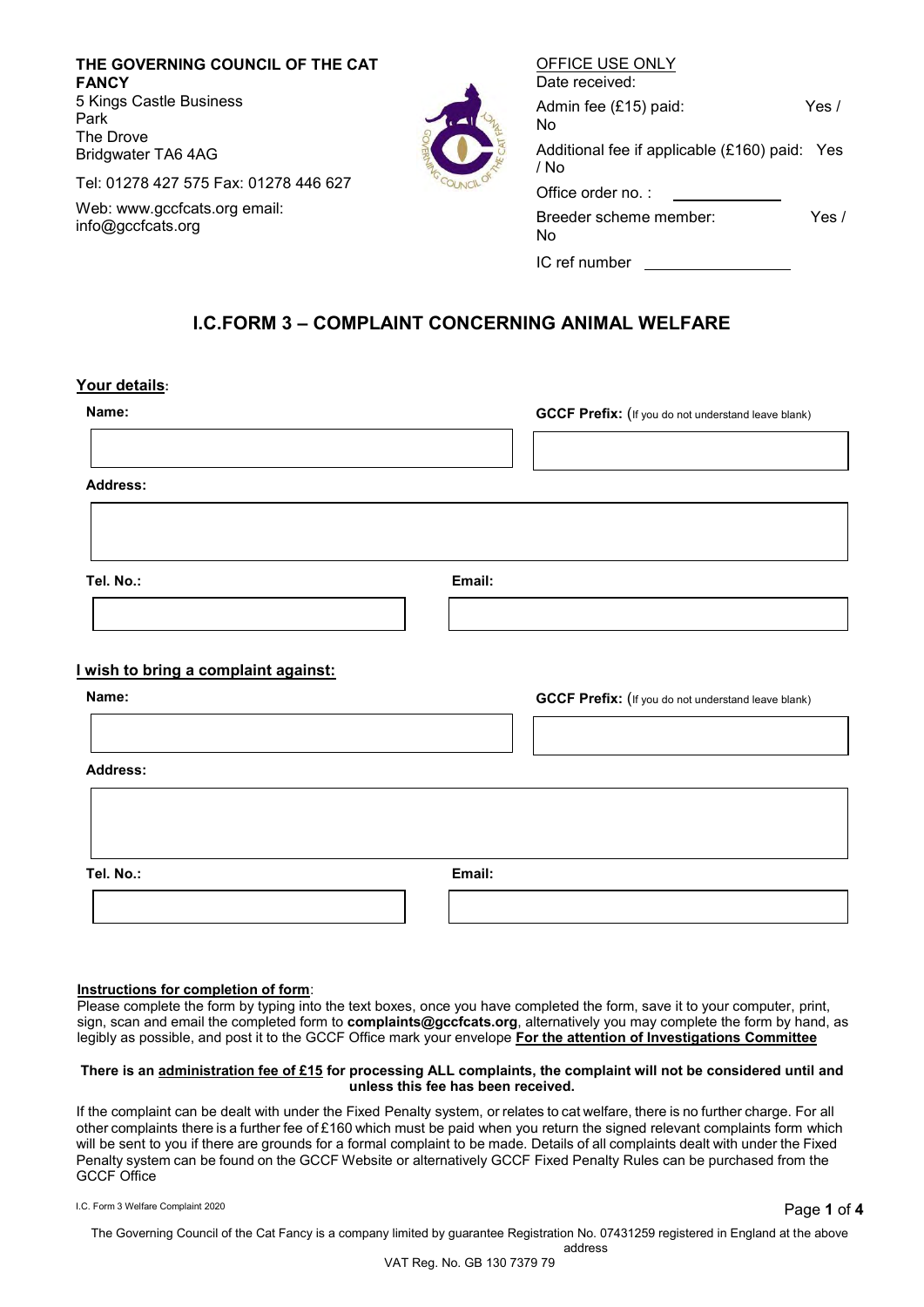## **DETAILS OF THE COMPLAINT:**

Please supply copies of any witness statements and any veterinary evidence if referred to in your complaint

continue to Page 3

I.C. Form 3 – Welfare Complaint <sup>2020</sup> Page **2** of **4**

The Governing Council of the Cat Fancy is a company limited by guarantee Registration No. 07431259 registered in England at the above address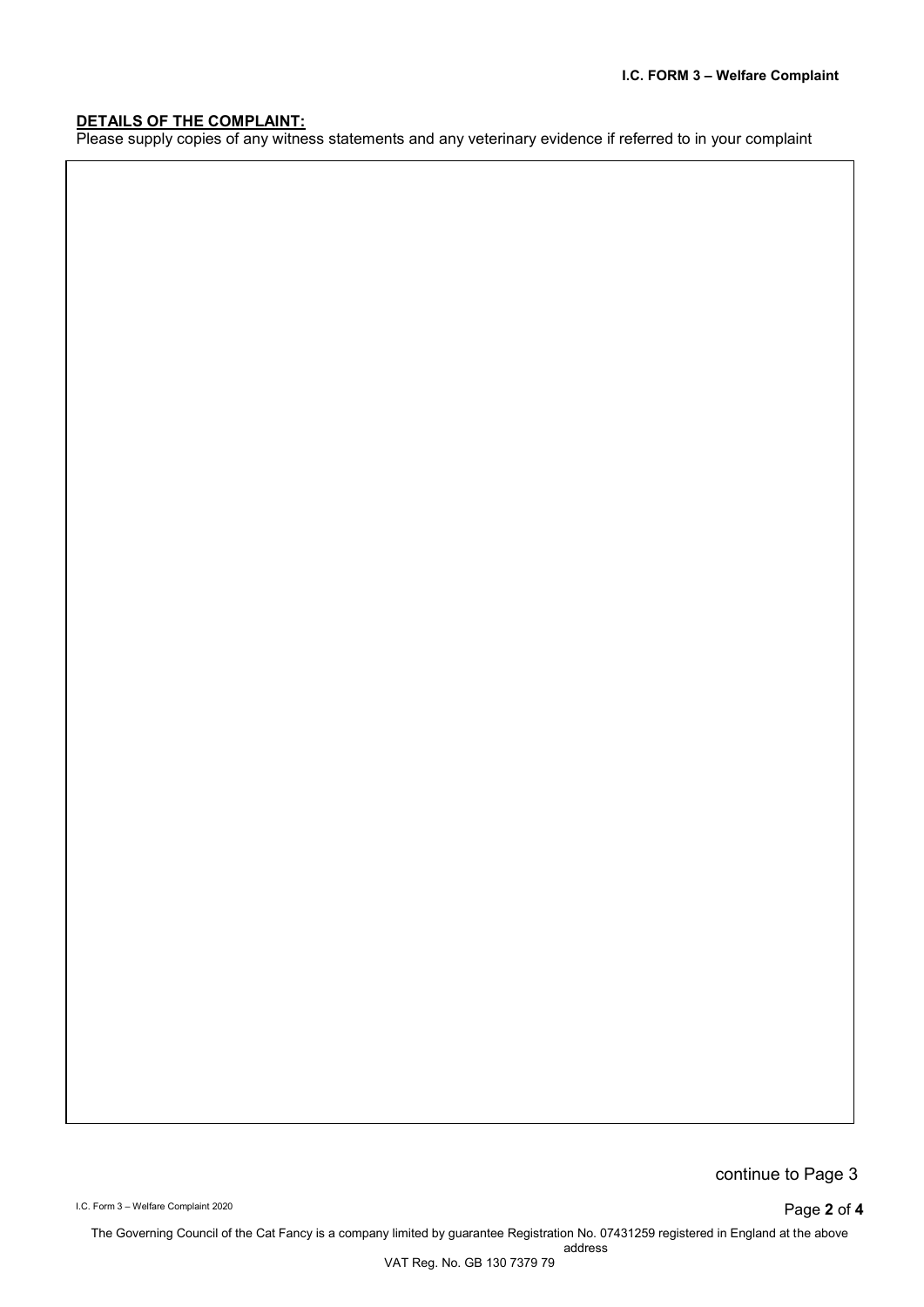## **Continuation of Details of the Complaint:**

Continue to Page 4

I.C. Form 3 – Welfare Complaint <sup>2020</sup> Page **3** of **4**

The Governing Council of the Cat Fancy is a company limited by guarantee Registration No. 07431259 registered in England at the above address